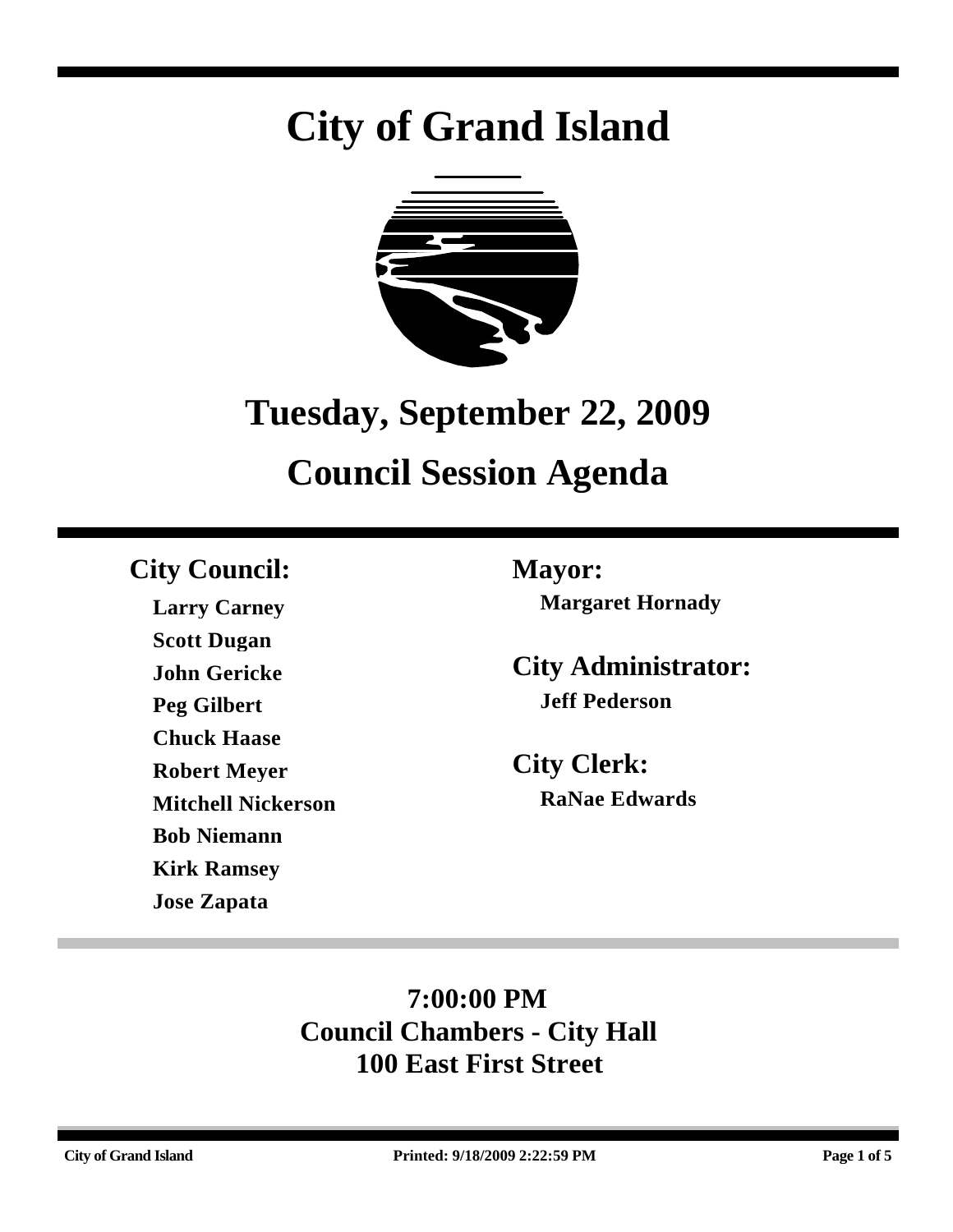#### **Call to Order**

**This is an open meeting of the Grand Island City Council. The City of Grand Island abides by the Open Meetings Act in conducting business. A copy of the Open Meetings Act is displayed in the back of this room as required by state law.**

**The City Council may vote to go into Closed Session on any agenda item as allowed by state law.**

#### **Invocation**

**Pledge of Allegiance**

**Roll Call**

#### **A - SUBMITTAL OF REQUESTS FOR FUTURE ITEMS**

**Individuals who have appropriate items for City Council consideration should complete the Request for Future Agenda Items form located at the Information Booth. If the issue can be handled administratively without Council action, notification will be provided. If the item is scheduled for a meeting or study session, notification of the date will be given.**

#### **B - RESERVE TIME TO SPEAK ON AGENDA ITEMS**

**This is an opportunity for individuals wishing to provide input on any of tonight's agenda items to reserve time to speak. Please come forward, state your name and address, and the Agenda topic on which you will be speaking.**

#### **MAYOR COMMUNICATION**

**This is an opportunity for the Mayor to comment on current events, activities, and issues of interest to the community.**

#### **C - PRESENTATIONS AND PROCLAMATIONS**

- **C1 Recognition of Gary Mader, Utilities Department Director for 35 Years of Service with the City of Grand Island**
- **C2 Proclamation "Public Power Week" October 4-10, 2009**

**C3 Proclamation "Community Planning Month" October 2009**

#### **E - PUBLIC HEARINGS**

**E1 Public Hearing on the Semi-Annual Report by the Citizens' Review Committee on**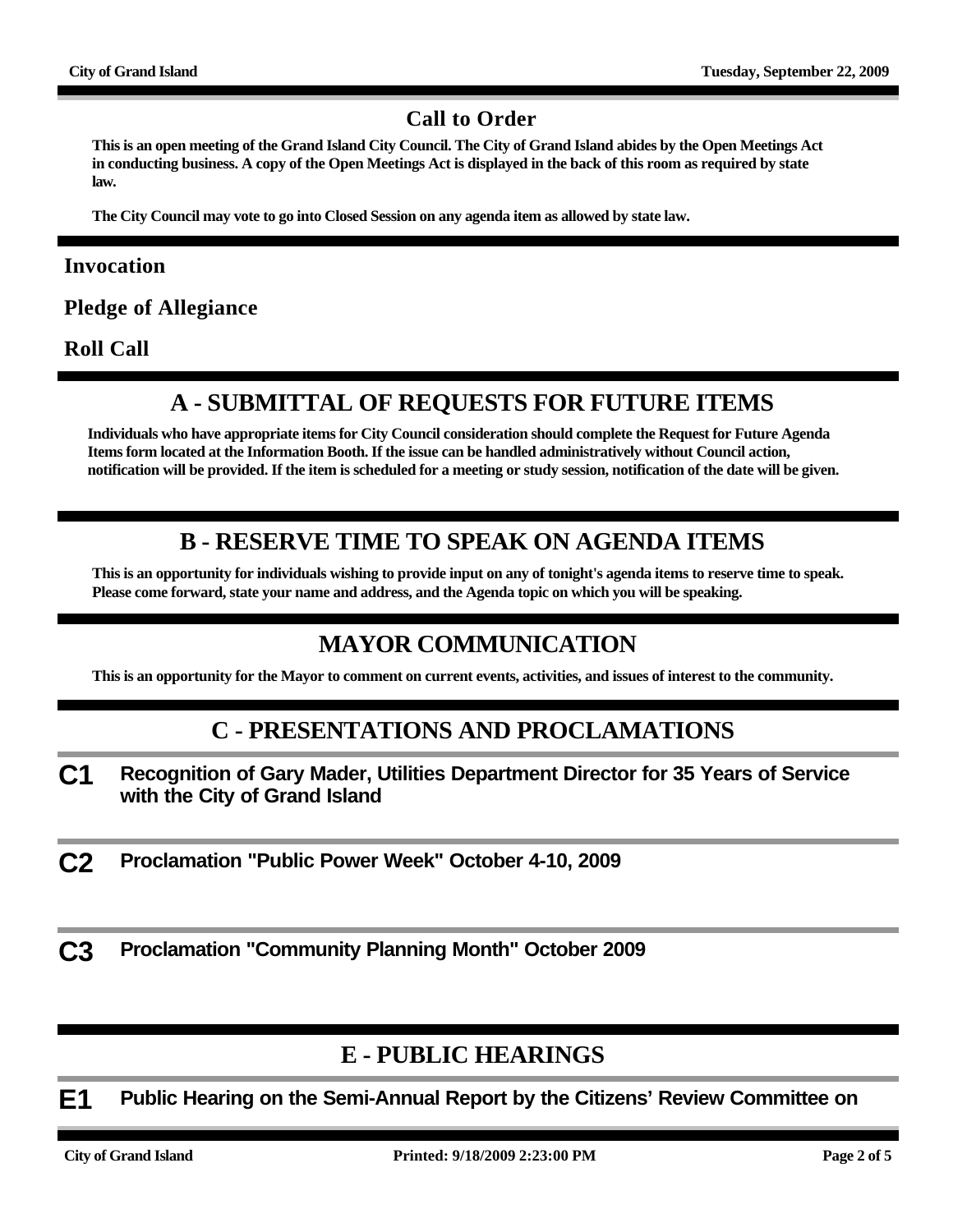#### **the Economic Development Program Plan**

**E2 Public Hearing for Program Income Reuse Funds Guidelines for Housing**

*Are there any items the council would like removed from the consent agenda?*

#### **F - ORDINANCES**

- **F1 #9239 Consideration of Approving Salary Ordinance**
- **F2 #9240 Consideration of Amendment to Ordinance No. 9232; Vacation of a Portion of the Public Alley located in Rollins Second Subdivision**

#### **G - CONSENT AGENDA**

- **G1 Approving Minutes of September 8, 2009 City Council Regular Meeting**
- **G2 Approving Garbage Permits for Central Waste Disposal, Clark Brothers Sanitation, Heartland Disposal, Mid-Nebraska Disposal and Refuse Permits for Full Circle, O'Neill Transportation and Equipment, and Scott's Hauling**
- **G3 Approving Request from Bobby L. Washington, 214 North Custer for Liquor Manager Designation for Pizza Hut, 1608 South Locust Street**
- **G4 #2009-229 Approving Semi-Annual Report by the Citizens' Review Committee on the Economic Development Program Plan**
- **G5 #2009-230 Approving Program Income Reuse Funds Guidelines for Housing**
- **G6 #2009-231 Approving Neighborhood Stabilization/Community Development Block Grant Program Guidelines**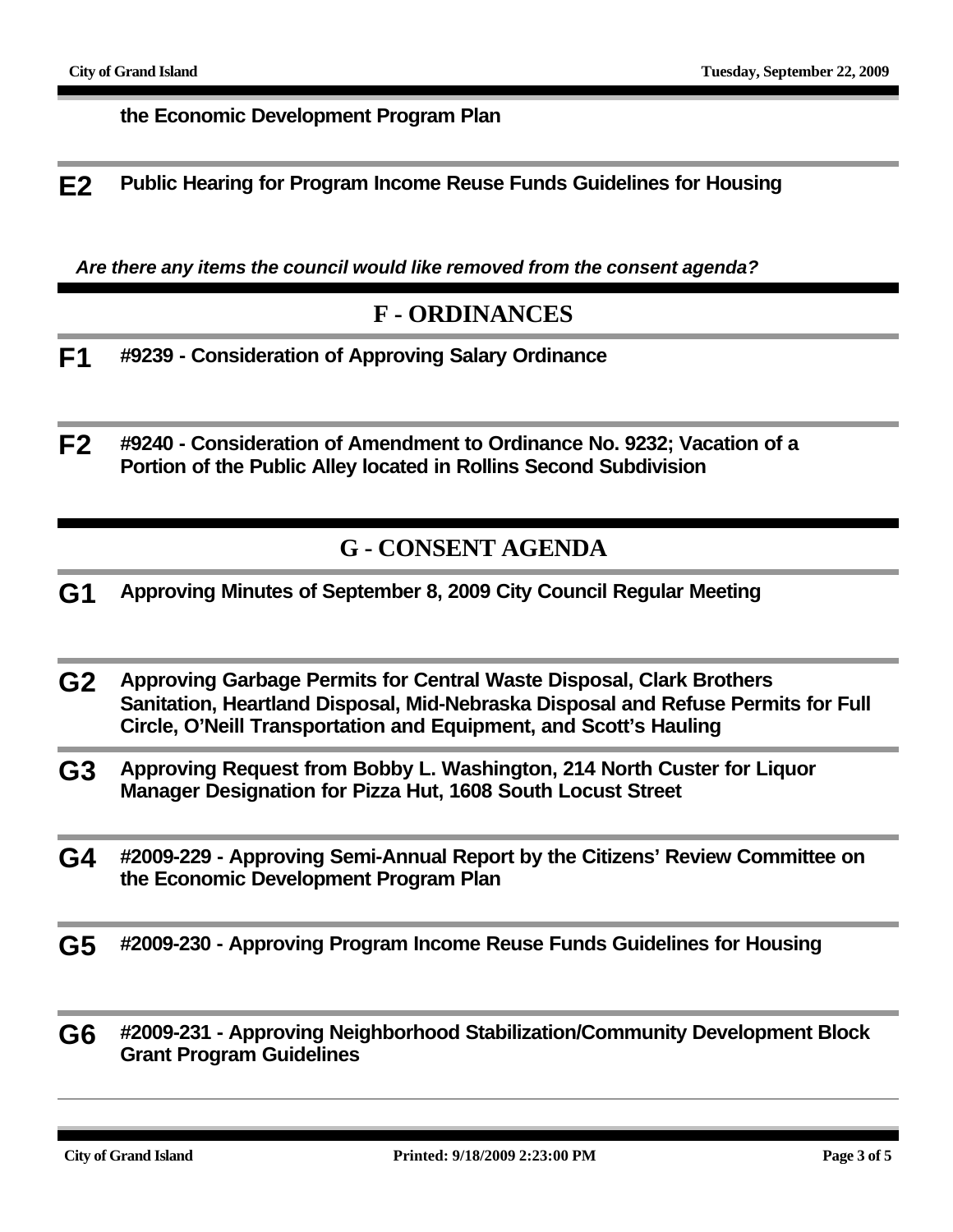- **G7 #2009-232 Approving Bid Award for Bottom and Fly Ash Structures Painting Platte Generating Station**
- **G8 #2009-233 Approving Bid Award for Natural Gas Supply to Burdick Station**
- **G9 #2009-234 Approving Termination of Contract for Mercury Monitor Emissions with Sick Maihak**
- **G10 #2009-235 Approving Negotiated Bid Amount of Metso Automation for the Burdick Controls Computer Upgrade - 2009**
- **G11 #2009-236 Approving Demolition and Disposal of Concrete for the Anaerobic Digestion Site at the Waste Water Treatment Plant**
- **G12 #2009-237 Approving Amendment to Resolution 2009-217; Change Order Number 3 for Capital Avenue Widening, Street Improvement District Number 1256**
- **G13 #2009-238 Approving Amendment to the One & Six Year Street Improvement Plan**
- **G14 #2009-239 Approving Purchase Agreement for SelfCheck Machine Self Pay Components with SirsiDynix**

#### **H - REQUESTS AND REFERRALS**

**H1 Consideration of Request from Jeanie Bartz to Amend the Park Plan for Kingswood Estates Mobile Park Located at 2323 Bellwood Drive**

#### **I - RESOLUTIONS**

**I1 #2009-240 - Consideration of Approving Funding of Economic Development Request**